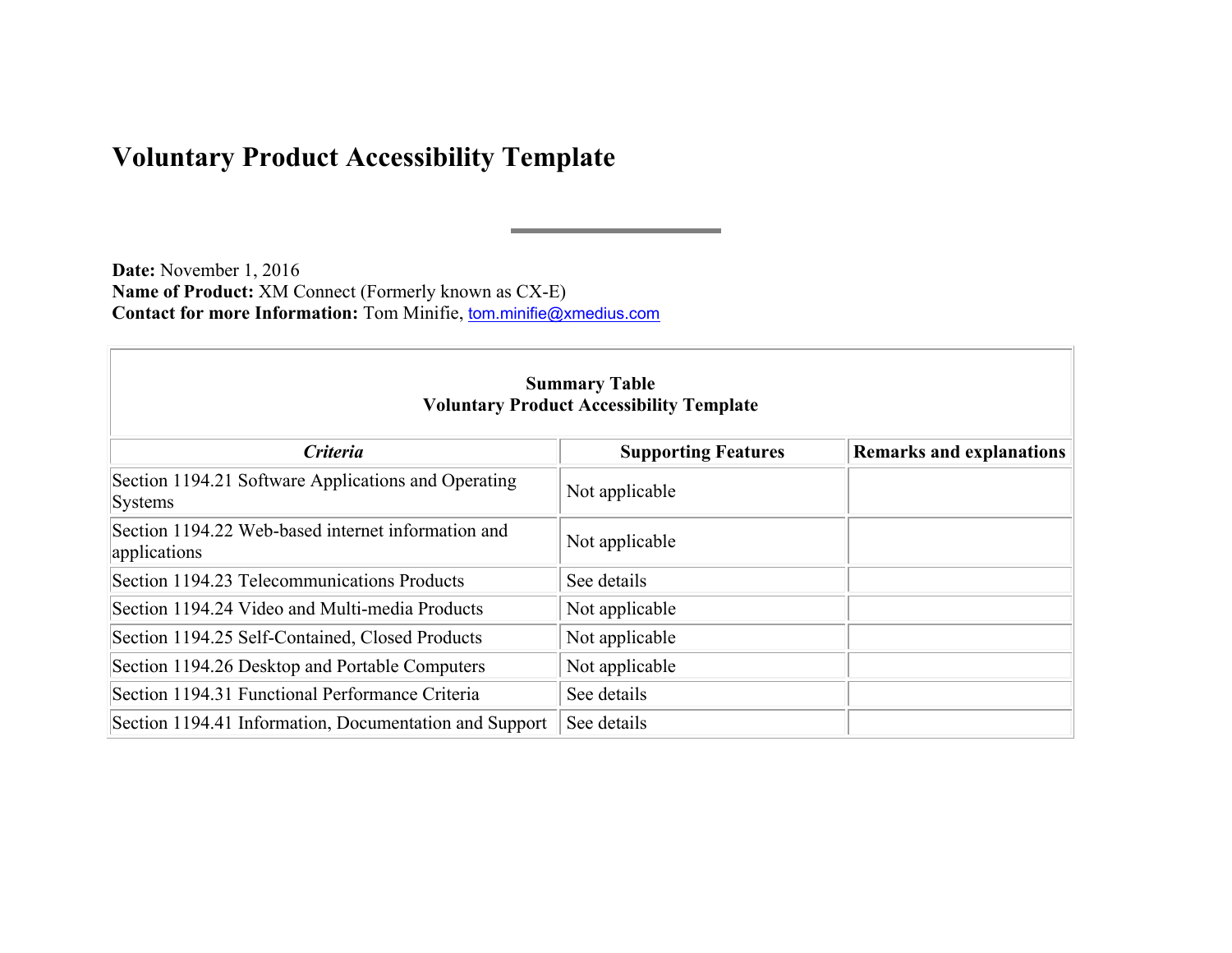| <b>Section 1194.23 Telecommunications Products - Detail</b><br><b>Voluntary Product Accessibility Template</b>                                                                                                                                                                                                                                      |                            |                                                                                                       |
|-----------------------------------------------------------------------------------------------------------------------------------------------------------------------------------------------------------------------------------------------------------------------------------------------------------------------------------------------------|----------------------------|-------------------------------------------------------------------------------------------------------|
| <i><b>Criteria</b></i>                                                                                                                                                                                                                                                                                                                              | <b>Supporting Features</b> | <b>Remarks and explanations</b>                                                                       |
| (a) Telecommunications products or systems which<br>provide a function allowing voice communication and<br>which do not themselves provide a TTY functionality shall<br>provide a standard non-acoustic connection point for<br>TTYs. Microphones shall be capable of being turned on<br>and off to allow the user to intermix speech with TTY use. | Not applicable.            | XM Connect does support a<br>TTY user interface.                                                      |
| (b) Telecommunications products which include voice<br>communication functionality shall support all commonly<br>used cross-manufacturer non-proprietary standard TTY<br>signal protocols.                                                                                                                                                          | Supports.                  | XM Connect supports a<br>TTY user interface<br>compatible with all Baudot<br>tone compatible devices. |
| (c) Voice mail, auto-attendant, and interactive voice<br>response telecommunications systems shall be usable by<br>TTY users with their TTYs.                                                                                                                                                                                                       | Supports.                  |                                                                                                       |
| (d) Voice mail, messaging, auto-attendant, and interactive<br>voice response telecommunications systems that require a<br>response from a user within a time interval, shall give an<br>alert when the time interval is about to run out, and shall<br>provide sufficient time for the user to indicate more time is<br>required.                   | Supports.                  | XM Connect will re-prompt<br>the user multiple times. This<br>setting is configurable.                |
| (e) Where provided, caller identification and similar<br>telecommunications functions shall also be available for<br>users of TTYs, and for users who cannot see displays.                                                                                                                                                                          | Supports.                  | When available, caller<br>identification is presented<br>via audio or TTY.                            |
| $(f)$ For transmitted voice signals, telecommunications                                                                                                                                                                                                                                                                                             | Not applicable.            | The customer supplies the                                                                             |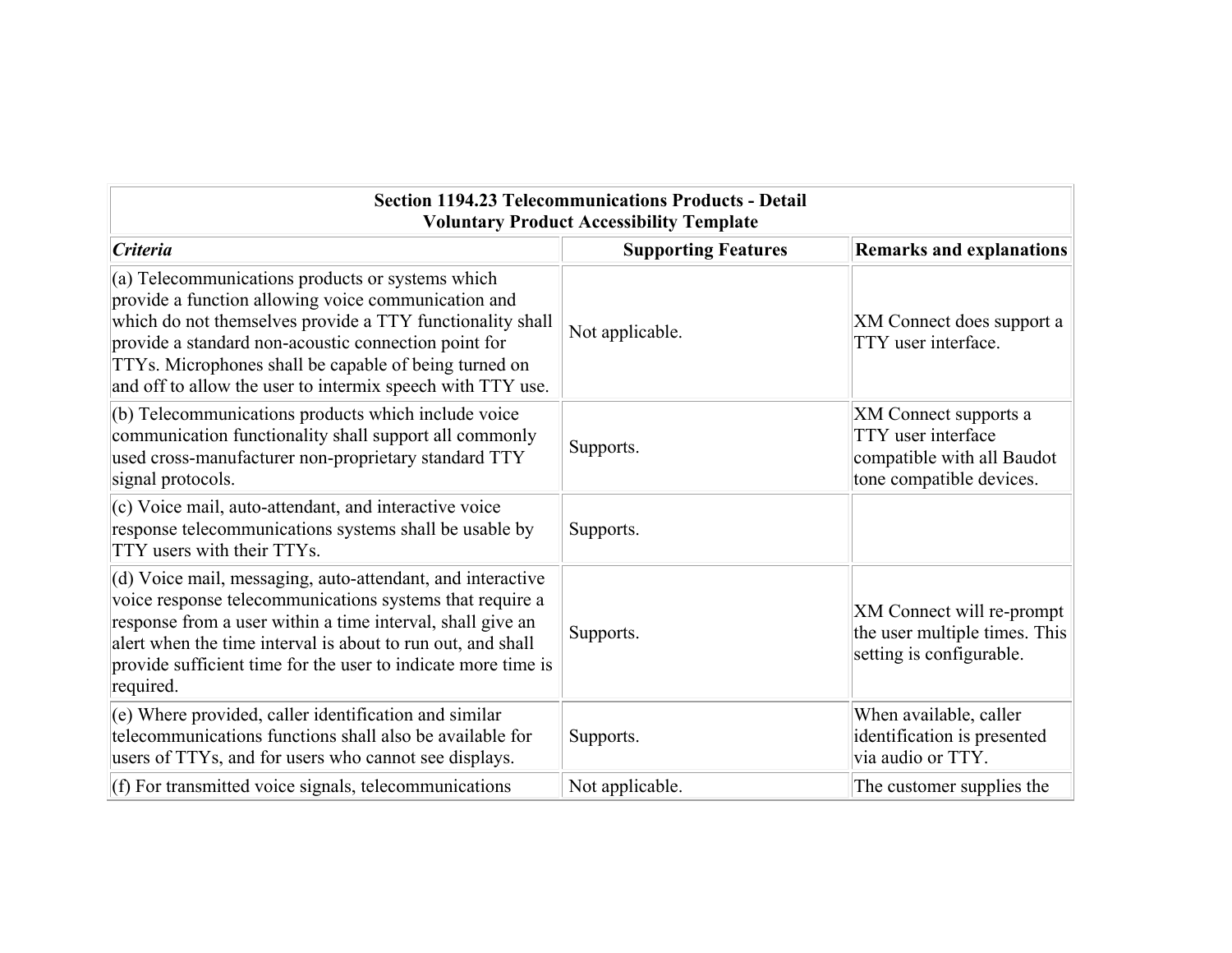| products shall provide a gain adjustable up to a minimum<br>of 20 dB. For incremental volume control, at least one<br>intermediate step of 12 dB of gain shall be provided.                                                                                                                                                               |                 | communications products<br>such as a phone with<br>adjustable gain controls.<br>However, XM Connect<br>allows listeners to increase<br>the playback gain through<br>the use of an amplitude-<br>adjustable phone or via<br>multi-media computer. |
|-------------------------------------------------------------------------------------------------------------------------------------------------------------------------------------------------------------------------------------------------------------------------------------------------------------------------------------------|-----------------|--------------------------------------------------------------------------------------------------------------------------------------------------------------------------------------------------------------------------------------------------|
| $(g)$ If the telecommunications product allows a user to<br>adjust the receive volume, a function shall be provided to<br>automatically reset the volume to the default level after<br>every use.                                                                                                                                         | Supports.       | All settings return to<br>standard defaults after each<br>user session.                                                                                                                                                                          |
| (h) Where a telecommunications product delivers output<br>by an audio transducer which is normally held up to the<br>ear, a means for effective magnetic wireless coupling to<br>hearing technologies shall be provided.                                                                                                                  | Not applicable. |                                                                                                                                                                                                                                                  |
| (i) Interference to hearing technologies (including hearing<br>aids, cochlear implants, and assistive listening devices)<br>shall be reduced to the lowest possible level that allows a<br>user of hearing technologies to utilize the<br>telecommunications product.                                                                     | Not applicable. |                                                                                                                                                                                                                                                  |
| (j) Products that transmit or conduct information or<br>communication, shall pass through cross-manufacturer,<br>non-proprietary, industry-standard codes, translation<br>protocols, formats or other information necessary to<br>provide the information or communication in a usable<br>format. Technologies which use encoding, signal | Supports.       |                                                                                                                                                                                                                                                  |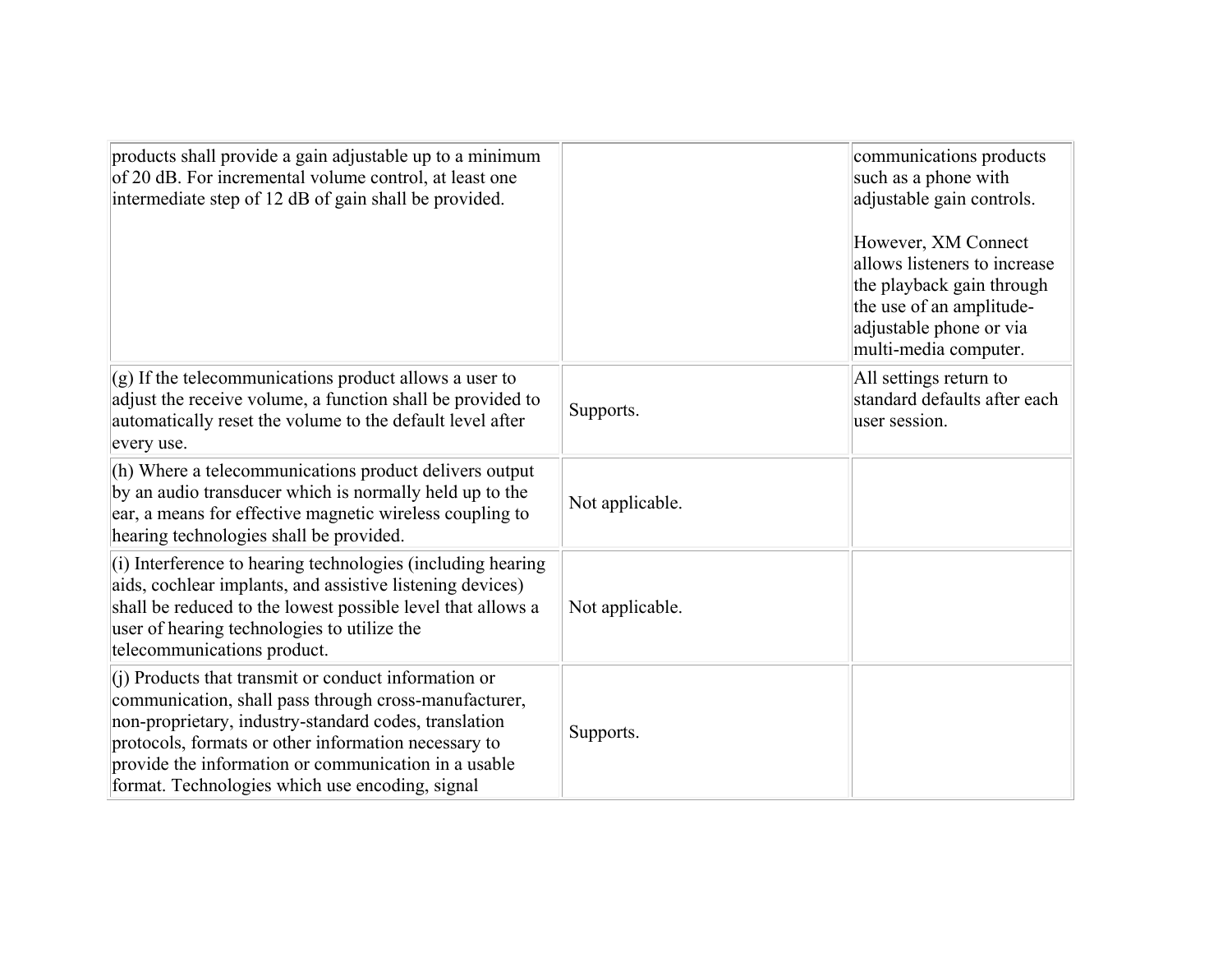| compression, format transformation, or similar techniques<br>shall not remove information needed for access or shall<br>restore it upon delivery.                                                                                                                                                                                |                 |                                                                                   |
|----------------------------------------------------------------------------------------------------------------------------------------------------------------------------------------------------------------------------------------------------------------------------------------------------------------------------------|-----------------|-----------------------------------------------------------------------------------|
| $(k)(1)$ Products which have mechanically operated controls<br>or keys shall comply with the following: Controls and<br>Keys shall be tactilely discernible without activating the<br>controls or keys.                                                                                                                          | Not applicable. | This product does not in and<br>of itself have mechanically<br>operated controls. |
| $(k)(2)$ Products which have mechanically operated controls<br>or keys shall comply with the following: Controls and<br>Keys shall be operable with one hand and shall not require<br>tight grasping, pinching, twisting of the wrist. The force<br>required to activate controls and keys shall be 5 lbs.<br>$(22.2N)$ maximum. | Not applicable. | This product does not in and<br>of itself have mechanically<br>operated controls. |
| $(k)(3)$ Products which have mechanically operated controls<br>or keys shall comply with the following: If key repeat is<br>supported, the delay before repeat shall be adjustable to at<br>least 2 seconds. Key repeat rate shall be adjustable to 2<br>seconds per character.                                                  | Not applicable. | This product does not in and<br>of itself have mechanically<br>operated controls. |
| $(k)(4)$ Products which have mechanically operated controls<br>or keys shall comply with the following: The status of all<br>locking or toggle controls or keys shall be visually<br>discernible, and discernible either through touch or sound.                                                                                 | Not applicable. | This product does not in and<br>of itself have mechanically<br>operated controls. |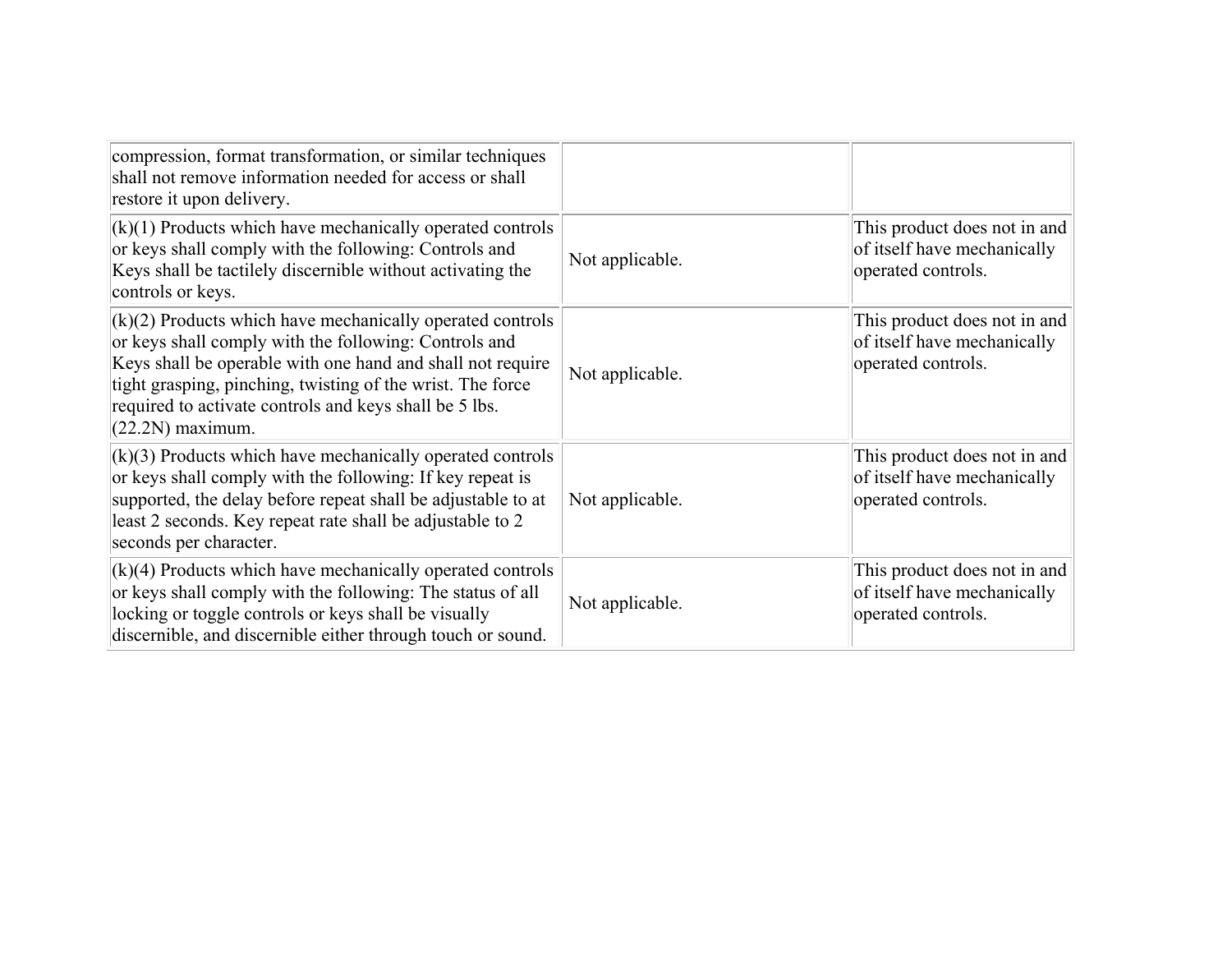| Section 1194.31 Functional Performance Criteria - Detail<br><b>Voluntary Product Accessibility Template</b>                                                                                                                                                                                                                  |                            |                                                                                                                                                   |
|------------------------------------------------------------------------------------------------------------------------------------------------------------------------------------------------------------------------------------------------------------------------------------------------------------------------------|----------------------------|---------------------------------------------------------------------------------------------------------------------------------------------------|
| <i><b>Criteria</b></i>                                                                                                                                                                                                                                                                                                       | <b>Supporting Features</b> | <b>Remarks and explanations</b>                                                                                                                   |
| $(a)$ At least one mode of operation and information<br>retrieval that does not require user vision shall be provided,<br>or support for Assistive Technology used by people who<br>are blind or visually impaired shall be provided.                                                                                        | Supports.                  | XM Connect supports a<br>telephone user interface<br>supported by audio prompts<br>and can be controlled by<br>voice commands or keypad<br>entry. |
| $(6)$ At least one mode of operation and information<br>retrieval that does not require visual acuity greater than<br>20/70 shall be provided in audio and enlarged print output<br>working together or independently, or support for Assistive<br>Technology used by people who are visually impaired shall<br>be provided. | Supports.                  | XM Connect supports a<br>telephone user interface<br>supported by audio prompts<br>and can be controlled by<br>voice commands or keypad<br>entry. |
| (c) At least one mode of operation and information<br>retrieval that does not require user hearing shall be<br>provided, or support for Assistive Technology used by<br>people who are deaf or hard of hearing shall be provided                                                                                             | Supports.                  | <b>XM</b> Connect supports a<br>TTY user interface.                                                                                               |
| (d) Where audio information is important for the use of a<br>product, at least one mode of operation and information<br>retrieval shall be provided in an enhanced auditory fashion,<br>or support for assistive hearing devices shall be provided.                                                                          | Supports.                  | <b>XM</b> Connect supports a<br>TTY user interface.                                                                                               |
| (e) At least one mode of operation and information<br>retrieval that does not require user speech shall be<br>provided, or support for Assistive Technology used by<br>people with disabilities shall be provided.                                                                                                           | Supports.                  | XM Connect supports a<br>TTY user interface.                                                                                                      |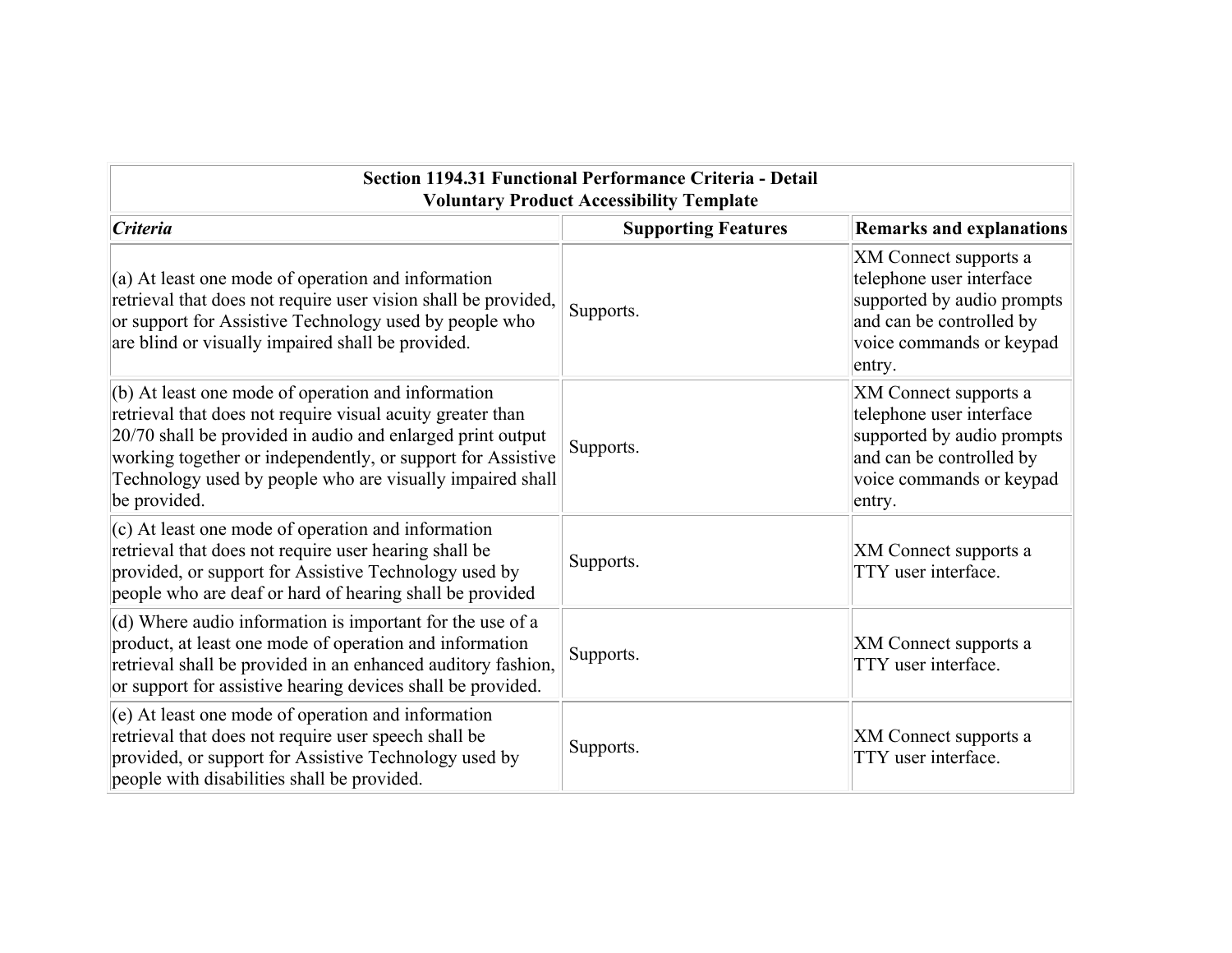| $(f)$ At least one mode of operation and information<br>retrieval that does not require fine motor control or<br>simultaneous actions and that is operable with limited<br>reach and strength shall be provided. | Supports. | <b>XM</b> Connect supports a<br>telephone user interface<br>supported by audio prompts<br>and can be controlled by<br>voice commands or keypad<br>entry, a TTY user interface,<br>and a graphical user<br>interface. |
|------------------------------------------------------------------------------------------------------------------------------------------------------------------------------------------------------------------|-----------|----------------------------------------------------------------------------------------------------------------------------------------------------------------------------------------------------------------------|
|------------------------------------------------------------------------------------------------------------------------------------------------------------------------------------------------------------------|-----------|----------------------------------------------------------------------------------------------------------------------------------------------------------------------------------------------------------------------|